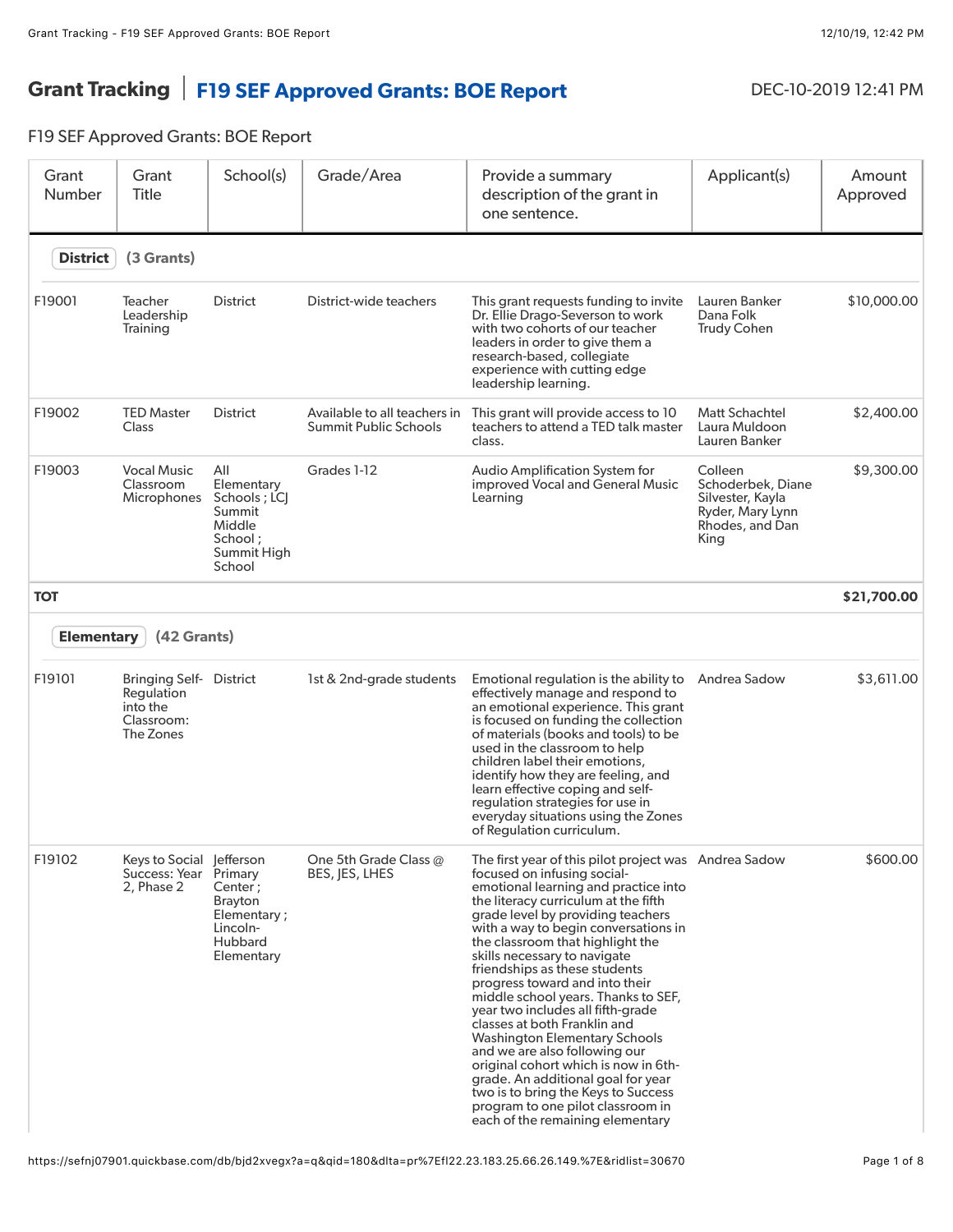|        |                                                                         |                                                                                                                                                                                                                                  |                                                                                                                                                                                                                                                                                                                                                                                                                                                                                                                                                                                 | schools (Brayton, Jefferson &<br>Lincoln-Hubbard), thus the reason<br>for this Year 2, Phase 2 grant<br>application.                                                                                                                                                                                                    |                                                                                             |            |
|--------|-------------------------------------------------------------------------|----------------------------------------------------------------------------------------------------------------------------------------------------------------------------------------------------------------------------------|---------------------------------------------------------------------------------------------------------------------------------------------------------------------------------------------------------------------------------------------------------------------------------------------------------------------------------------------------------------------------------------------------------------------------------------------------------------------------------------------------------------------------------------------------------------------------------|-------------------------------------------------------------------------------------------------------------------------------------------------------------------------------------------------------------------------------------------------------------------------------------------------------------------------|---------------------------------------------------------------------------------------------|------------|
| F19103 | lefferson<br><b>Students</b><br>Take Time to<br>Smell the<br>Flowers.   | lefferson<br>Elementary                                                                                                                                                                                                          | $1-5$                                                                                                                                                                                                                                                                                                                                                                                                                                                                                                                                                                           | This Jefferson Elementary Garden<br>Project will support and enhance<br>Summit's elementary educational<br>goals by providing hands-on<br>experiential extensions for grades 1-<br>5 educational curriculum and their<br>social and emotional development<br>by providing a calm and safe space<br>to gather and learn. | Jennifer Shah<br>Rachel Rydzewski<br>Dr. Joseph Cordero                                     | \$3,849.00 |
| F19105 | Indoor Tower<br>Garden                                                  | Washington<br>Elementary                                                                                                                                                                                                         | Grade 1-5/science                                                                                                                                                                                                                                                                                                                                                                                                                                                                                                                                                               | Tower gardens to support<br>gardening all year-long                                                                                                                                                                                                                                                                     | Lauren Banker<br><b>Melissa Nestor</b><br>Lara Donohue<br>Diana Nelson<br>essica Prisco     | \$3,313.00 |
| F19106 | Hydroponics- Lincoln-<br>- The "New"<br>Way to Grow                     | <b>Hubbard</b><br>Elementary                                                                                                                                                                                                     | 3rd Grade Science-<br>Ecosystems: Interactions,<br><b>Energy, and Dynamics</b>                                                                                                                                                                                                                                                                                                                                                                                                                                                                                                  | With technology and our ecosystem<br>ever-changing, students will be able<br>to explore different ways to grow<br>plants.                                                                                                                                                                                               | <b>Caitlin Gabriele</b><br><b>Allison Ahearn</b><br>Michelle Ehrich<br><b>Matthew Ferry</b> | \$958.00   |
| F19107 | Outdoor<br>classroom -<br>Butterfly<br>Garden and<br><b>Pollinators</b> | Washington<br>Elementary                                                                                                                                                                                                         | The garden benefits all<br>grades, $1-5$ .<br>The fifth graders will<br>benefit from a 30-45<br>minute lesson that covers<br>the importance of<br>pollinators for our<br>environment and the food<br>we eat. Reeves-Reed<br>Arboretum's Education<br>Director, Althea Llewellyn<br>and the Green Schools<br>Team chairwoman, Karin<br>Pittle-Gale have been in<br>contact about how the<br>two organizations can<br>partner on this initiative.<br>We are in the early stages<br>planning a 30-45 minute<br>lesson that will be led by<br>parents and/or Reeves-<br>Reed staff. | Plant and maintain a butterfly<br>garden to teach students about the<br>importance of pollinators in our<br>food chain.                                                                                                                                                                                                 | <b>Theresa Cowing</b><br>Dr. Lauren Banker                                                  | \$1,095.00 |
| F19108 | Cubletes<br>Education                                                   | lefferson<br>Elementary                                                                                                                                                                                                          | Girl's STEAM program-<br>grades 3-5                                                                                                                                                                                                                                                                                                                                                                                                                                                                                                                                             | This grant would allow for the<br>purchase of the educator's set of<br>Cubelets, which would enhance the<br>girl's STEAM program-Little<br>STEAMers.                                                                                                                                                                    | <b>Stephanie Gleason</b><br>and Jackie<br>Campagna                                          | \$3,900.00 |
| F19109 | <b>STEAM</b><br>Carnival--<br>Spring 2020                               | lefferson<br>Primary<br>Center;<br>Wilson<br>Primary<br>Center ;<br><b>Brayton</b><br>Elementary;<br>Franklin<br>Elementary;<br>efferson<br>Elementary;<br>Lincoln-<br><b>Hubbard</b><br>Elementary;<br>Washington<br>Elementary | K-5 students with the<br>addition of middle and<br>high school volunteers,<br>parents, faculty, and<br>community members                                                                                                                                                                                                                                                                                                                                                                                                                                                        | Promote STEAM education and<br>activities to students and the<br>community.                                                                                                                                                                                                                                             | Tanya Lopez                                                                                 | \$6,700.00 |
| F19111 | (Re)flex<br><b>Those Math</b>                                           | Washington<br>Elementary                                                                                                                                                                                                         | Students will improve<br>math fact fluency through                                                                                                                                                                                                                                                                                                                                                                                                                                                                                                                              | To help students with fact fluency.                                                                                                                                                                                                                                                                                     | Laura Madden                                                                                | \$2,966.00 |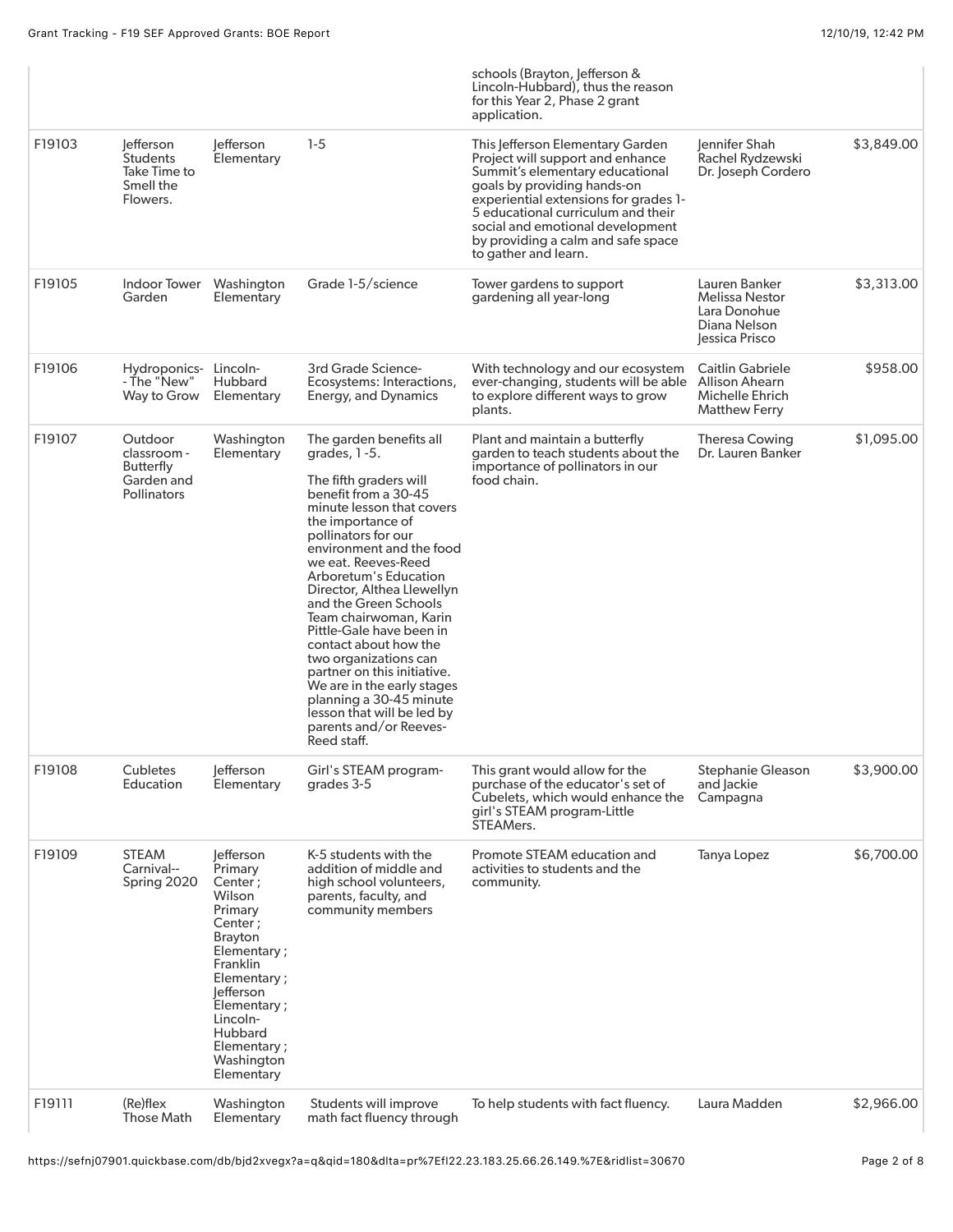|        | Fact Muscles!                                                    |                                                   | game based practice on<br>Reflexmath.com.                                                     |                                                                                                                                                                              |                                                                                       |            |
|--------|------------------------------------------------------------------|---------------------------------------------------|-----------------------------------------------------------------------------------------------|------------------------------------------------------------------------------------------------------------------------------------------------------------------------------|---------------------------------------------------------------------------------------|------------|
| F19112 | Keep<br>(Re)Flexing<br><b>Those Math</b><br><b>Fact Muscles!</b> | Lincoln-<br>Hubbard<br>Elementary                 | 1st, 2nd, 3rd, 4th, and<br>5th grade students<br>(general education and<br>special education) | All Lincoln-Hubbard students will<br>continue to improve their math fact<br>fluency through a 3 year renewal of<br>a subscription to the game-based<br>math program, Reflex. | Alexandra Kelly<br><b>Abigail Emerson</b><br>Ann Anderson                             | \$2,966.00 |
| F19113 | Scholastic<br>DynaMath                                           | Lincoln-<br>Hubbard<br>Elementary                 | 4th Grade - Math and<br>Literacy                                                              | DynaMath gives students the<br>opportunity to make math<br>meaningful through real-world<br>literacy connections.                                                            | Lori Weller<br>(Kerzner), Cherylin<br>DeCarlo, Valerie<br>Smith                       | \$577.00   |
| F19114 | Adam<br>Gidwitz<br>author visit                                  | Brayton<br>Elementary;<br>lefferson<br>Elementary | 4th and 5th graders in<br>Jefferson and Brayton<br>schools                                    | The grant would provide funds for<br>Newbery Honor winning author,<br>Adam Gidwitz, to visit 4th and 5th<br>graders.                                                         | Courtney Kaczynski<br><b>Kyrsten Thomas</b>                                           | \$3,000.00 |
| F19115 | Ready to<br>read                                                 | Franklin<br>Elementary                            | LLD self contained<br>classroom                                                               | I would like to increase the size of<br>my classroom library to be able to<br>provide a variety of book choices at<br>each student's reading level.                          | <b>Ashley Winchester-</b><br>Karpinski                                                | \$2,502.00 |
| F19116 | Reader's<br><b>Theater After</b><br>School Club                  | lefferson<br>Elementary                           | <b>First Grade</b>                                                                            | Reader's theater is a reading<br>strategy that helps children develop<br>reading fluency and confidence by<br>performing mini-scripts, adapted<br>from literature.           | <b>Bianca Brucato</b>                                                                 | \$522.00   |
| F19117 | Therapy<br>Animal<br>Reading<br><b>Buddies</b>                   | Lincoln-<br>Hubbard<br>Elementary                 | First grade.                                                                                  | Therapy animals will provide a<br>soothing, comforting environment<br>for readers to read out loud.                                                                          | Kristin Cacicedo<br><b>Courtney Nelson</b><br>Rosaly Kovach<br>Nicole Higgins         | \$500.00   |
| F19118 | Grade 1<br><b>TCRWP</b><br>Classroom<br>Library                  | Lincoln-<br>Hubbard<br>Elementary                 | First grade, general<br>education classroom, and<br><b>ESL students</b>                       | This grant will provide my brand<br>new classroom with an abundance<br>of leveled books, which are aligned<br>with the TCRWP curriculum.                                     | Nicole Higgins                                                                        | \$4,878.00 |
| F19119 | Graphic<br>Novels as<br>Tools for<br>Literacy<br>Instruction     | Washington<br>Elementary                          | 4th Grade Classroom at<br><b>Washington School</b>                                            | Graphic novels will be used for a<br>Teachers College Unit which will<br>focus on writing graphic novels.                                                                    | <b>Melissa Nestor</b><br>Gavarny, Lara<br>Donohue, Diana<br>Nelson, Jessica<br>Prisco | \$2,323.00 |
| F19120 | Historical<br><b>Fiction Book</b><br>Clubs                       | Washington<br>Elementary                          | <b>4th Grade Reading</b>                                                                      | This grant is for new and diverse<br>books for historical fiction book<br>clubs.                                                                                             | Diana Nelson<br><b>Melissa Nestor</b><br>Lara Donohue<br>Jessica Prisco               | \$1,066.00 |
| F19121 | One Book,<br>One School                                          | Franklin<br>Elementary                            | First through fifth grade<br>and faculty/staff                                                | Continuing to celebrate reading<br>through a shared experience with<br>text across all grade levels.                                                                         | Janice H. Tierney                                                                     | \$1,680.00 |
| F19122 | Family<br>Literacy<br>Night                                      | lefferson<br>Elementary                           | Grades 1-5                                                                                    | Reading Under the Stars: A Family<br>Literacy Night                                                                                                                          | Kyrsten W. Thomas                                                                     | \$388.00   |
| F19123 | Make our<br>Stories come<br>Alive                                | Lincoln-<br>Hubbard<br>Elementary                 | Writing / 3rd Grade                                                                           | Students will pick one of their<br>writing pieces and turn it into a REAL Caitlin Gabriele<br>book for an great end of the year<br>accomplishment                            | Allison Ahearn and                                                                    | \$1,875.00 |
| F19124 | Cricut Design Jefferson<br>System                                | Elementary                                        | <b>Entire School</b>                                                                          | Cricut Maker for Use Throughout the Joseph Cordero<br>School                                                                                                                 | <b>Kyrsten Thomas</b>                                                                 | \$1,612.00 |
| F19125 | <b>Cricut Maker</b><br>for Use<br>Throughout<br>the School       | Washington<br>Elementary                          | <b>Entire School</b>                                                                          | The Cricut Maker machine is a smart<br>cutting machine that will enable all<br>staff members to create templates<br>and die cuts for various projects.                       | Jessica O'Connor                                                                      | \$1,416.00 |
| F19126 | Cricut<br>Making for<br>the                                      | Lincoln-<br>Hubbard<br>Elementary                 | Grades 1-5 and Specials<br>teachers (Resource Room,<br>Learning Workshop, ESL,                | This grant will help to outfit Lincoln-<br>Hubbard Elementary School with a<br>Cricut Maker to enhance instruction.                                                          | <b>Carmela Valles</b>                                                                 | \$1,522.00 |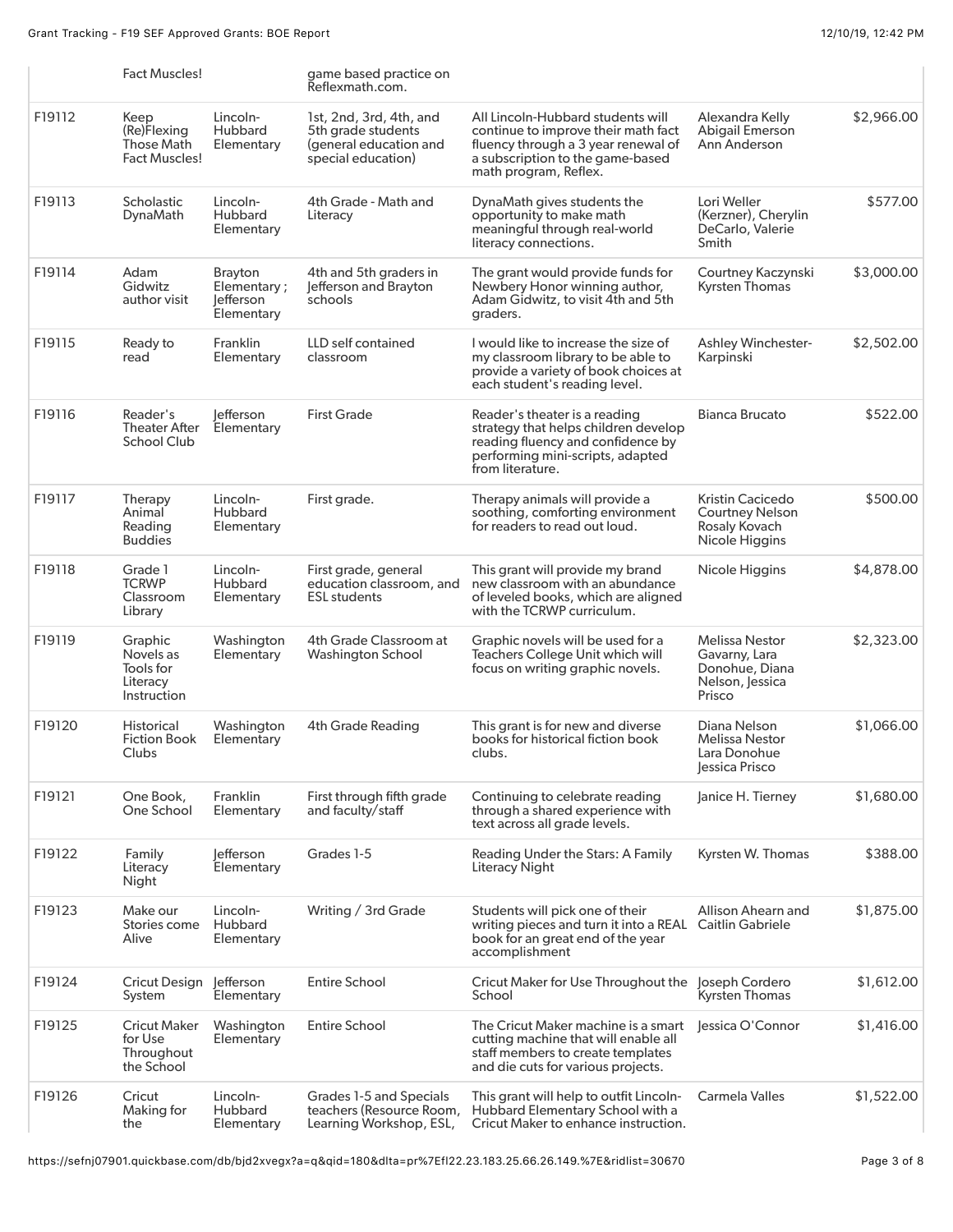Grant Tracking - F19 SEF Approved Grants: BOE Report 12/10/19, 12:42 PM

|        | Classroom                                                                                 |                                                    | Art, Music, Library, PE,<br>World Language)                |                                                                                                                                                                                                           |                                                                                  |             |
|--------|-------------------------------------------------------------------------------------------|----------------------------------------------------|------------------------------------------------------------|-----------------------------------------------------------------------------------------------------------------------------------------------------------------------------------------------------------|----------------------------------------------------------------------------------|-------------|
| F19127 | Resource<br>Room and<br>Learning<br>Workshop<br>Workspaces                                | <b>Brayton</b><br>Elementary                       | $1-5$                                                      | <b>Brayton Resource Center instructors</b><br>are requesting flexible furniture for<br>Resource Room and Learning<br>Workshop students in 4 different<br>classrooms to promote collaborative<br>learning. | <b>Carrie Nugent</b><br>Caitlin Dunn,<br>Samantha Hadley,<br><b>Kathy Gawrys</b> | \$18,964.00 |
| F19128 | Counselor's<br>Corner:<br>Redesigned<br>for the<br>Nurturing of<br>the Whole<br>Child     | Franklin<br>Elementary;<br>lefferson<br>Elementary | School Counselor's office<br>(all grades)                  | A redesigning of the school<br>counselor's room to create a more<br>personable and inviting<br>conversation space                                                                                         | Lauren Mortenson                                                                 | \$1,224.00  |
| F19129 | Flexible<br>Seating to<br>Support<br>Various<br>Learning<br>Styles                        | Lincoln-<br><b>Hubbard</b><br>Elementary           | 1st Grade, General<br><b>Education Classroom</b>           | This grant will provide my classroom<br>with flexible seating, which will give<br>students a choice in what kind of<br>learning space works best for them,<br>and help them to work<br>collaboratively.   | Nicole Higgins                                                                   | \$1,832.00  |
| F19130 | Flexible<br>Seating for<br>Functional<br>and Fun<br>Learning                              | Lincoln-<br>Hubbard<br>Elementary                  | 4th Grade                                                  | Flexible seating through the use of<br>TiltED active seating stools & surfs<br>increases student engagement and<br>addresses various learning styles.                                                     | Valerie Smith, Lori<br>Weller, and<br><b>Cherylin DeCarlo</b>                    | \$1,502.00  |
| F19131 | Flexible &<br>Dynamic<br>Classroom<br>Seating                                             | Brayton<br>Elementary                              | 3rd grade                                                  | Surf floor desks and comfortable<br>floor seating will create a flexible<br>and dynamic learning environment.                                                                                             | Jean Leporati                                                                    | \$758.00    |
| F19132 | Sit, Glide,<br>and Learn:<br>Flexible<br>seating to<br>promote<br>focus and<br>attention. | Washington<br>Elementary                           | 4th & 5th Grade,<br><b>Washington Elementary</b><br>School | This is a flexible seating grant meant<br>to help students find alternative<br>seating arrangements that can<br>enhance their focus, attention, and<br>comfort.                                           | <b>Steven Brooks</b><br>Diana Nelson                                             | \$3,796.00  |
| F19133 | Ready to<br>Learn -<br>Everywhere<br>and<br>Anywhere!                                     | Lincoln-<br>Hubbard<br>Elementary                  | <b>Second Grade</b>                                        | This grant will provide second<br>graders with the tools necessary to<br>make all of the space in our<br>classrooms conducive for<br>comfortable working and learning.                                    | <b>Abigail Emerson</b><br>Alex Kelly<br>Ann Anderson                             | \$4,181.00  |
| F19134 | Self<br>Regulation<br>through<br>Sensory<br>Integration<br>"Tool Boxes"<br>for All        | Franklin<br>Elementary                             | All grades at Franklin                                     | A Sensory Tool Box for each<br>classroom would provide readily<br>available resources to support<br>student engagement, learning<br>behaviors and focus for all students<br>to use.                       | Ann Cutalo<br>Mary Jo Reid<br>Loreli Stochaj                                     | \$5,418.00  |
| F19135 | Fine Motor<br>and Sensory<br>Development Elementary                                       | Lincoln-<br>Hubbard                                | first grade                                                | These activities will provide a wide<br>range of opportunities for primary<br>students to develop fine motor skills<br>and receive sensory input from<br>multiple sensory modalities.                     | Courtney Nelson,<br>Nicole Higgins,<br>Rosaly Kovach,<br>Kristin Cacicedo        | \$2,963.00  |
| F19136 | Classroom<br><b>Headphones</b>                                                            | Brayton<br>Elementary                              | 2nd                                                        | I would like a set of headphones for<br>use with classroom Chromebooks<br>and computer lab activities to<br>promote more effective learning<br>and collaboration.                                         | Rob Gannon                                                                       | \$399.00    |
| F19137 | Speech to<br>Text<br>Headphones                                                           | Lincoln-<br>Hubbard<br>Elementary                  | 3rd Grade                                                  | These headphones will be used by<br>students for speech to text writing<br>on the chrome books.                                                                                                           | Allison Ahearn                                                                   | \$370.00    |
| F19138 | Lift Our                                                                                  | <b>Brayton</b>                                     | 1st & 2nd grades                                           | Brayton Elementary 1st & 2nd grade                                                                                                                                                                        | <b>Beth Lepore</b>                                                               | \$8,632.00  |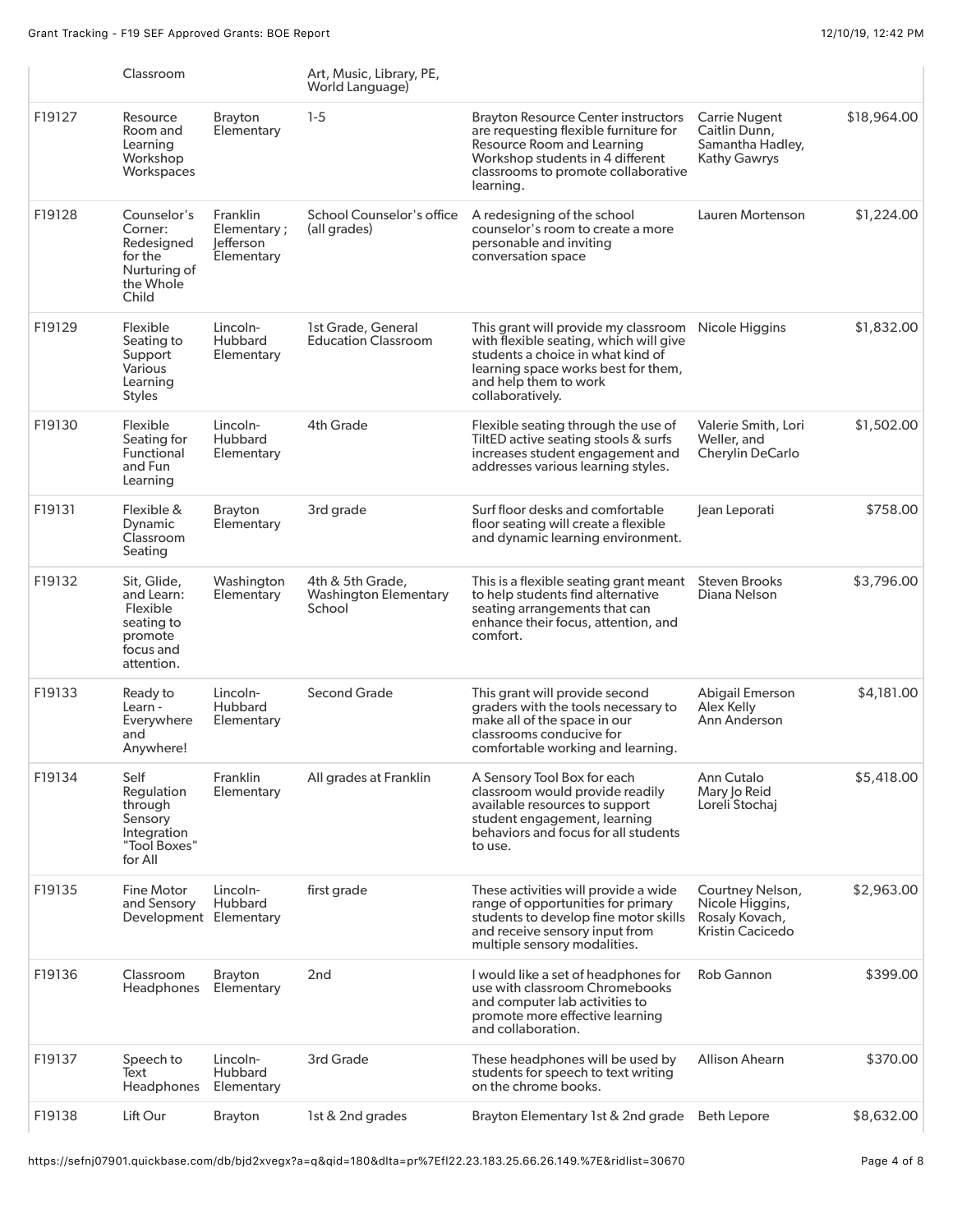|            | Voices-<br>Classroom<br>Sound<br>Systems    | Elementary                        |                                                                                                                                                                                                                       | teachers would like the opportunity<br>to have FrontRow Juno Classroom<br>Audio systems in each of their<br>classrooms.                                                                                                                        | on behalf of Brayton<br>1st & 2nd grade<br>teachers                                                                                                                                                                                                                                                                                                                                                                                                |              |
|------------|---------------------------------------------|-----------------------------------|-----------------------------------------------------------------------------------------------------------------------------------------------------------------------------------------------------------------------|------------------------------------------------------------------------------------------------------------------------------------------------------------------------------------------------------------------------------------------------|----------------------------------------------------------------------------------------------------------------------------------------------------------------------------------------------------------------------------------------------------------------------------------------------------------------------------------------------------------------------------------------------------------------------------------------------------|--------------|
| F19139     | Can You Hear Jefferson<br>Me?               | Elementary                        | Special Education<br>resource center<br>classrooms<br>General education<br>classrooms grades 1-5                                                                                                                      | The purpose of this grant is to get<br>FrontRow Juno FM systems in all<br>three resource center classrooms<br>and one system per grade level at<br>Jefferson Elementary School.                                                                | Suzanne Smith,<br>Ruth Gombas,<br>Diane Dreisbach                                                                                                                                                                                                                                                                                                                                                                                                  | \$11,509.00  |
| F19140     | Listen UP!                                  | Washington<br>Elementary          | 5th grade                                                                                                                                                                                                             | I would like to be able to amplify my<br>voice to all students in the<br>classroom.                                                                                                                                                            | Cheryl Brennan                                                                                                                                                                                                                                                                                                                                                                                                                                     | \$1,760.00   |
| F19141     | All Ears!                                   | Washington<br>Elementary          | 4th grade classroom                                                                                                                                                                                                   | I would like to implement an audio<br>amplification system into my<br>classroom.                                                                                                                                                               | Diana Nelson                                                                                                                                                                                                                                                                                                                                                                                                                                       | \$1,655.00   |
| F19142     | Now I hear<br>you loud and<br>clear!        | Washington<br>Elementary          | <b>First Grade</b><br>This devise will assist the<br>general population of<br>students in first and<br>second grade to focus<br>and stay on task, but<br>especially benefit<br>students who are easily<br>distracted. | A remote microphone assistive<br>listening device can make a huge<br>difference in a child's ability to<br>understand and focus on instruction<br>at school.                                                                                   | Heidi Klebaur<br>Laura Madden                                                                                                                                                                                                                                                                                                                                                                                                                      | \$3,104.00   |
| F19144     | Colonial<br>Reenactment                     | Franklin<br>Elementary            | <b>Fourth Grade</b>                                                                                                                                                                                                   | Students will engage in an authentic Kirsten Douglas<br>reenactment from the American<br>Revolution that has a wide range of<br>hands on historical activities that will Andrew Sefransky<br>cover military and civilian life at this<br>time. | Catherine Alberico<br>Karina Fracheschini                                                                                                                                                                                                                                                                                                                                                                                                          | \$1,000.00   |
| F19145     | Colonial<br>Reenactment                     | Lincoln-<br>Hubbard<br>Elementary | <b>Fourth Grade Social</b><br><b>Studies</b>                                                                                                                                                                          | Students will engage in an authentic<br>reenactment from the American<br>Revolution that has a wide range of<br>hands on historical activities (related<br>to military and civilian life).                                                     | Valerie Smith,<br>Cherylin DeCarlo,<br>Lori Weller                                                                                                                                                                                                                                                                                                                                                                                                 | \$1,000.00   |
| <b>TOT</b> |                                             |                                   |                                                                                                                                                                                                                       |                                                                                                                                                                                                                                                |                                                                                                                                                                                                                                                                                                                                                                                                                                                    | \$123,886.00 |
|            | Middle School                               | (6 Grants)                        |                                                                                                                                                                                                                       |                                                                                                                                                                                                                                                |                                                                                                                                                                                                                                                                                                                                                                                                                                                    |              |
| F19201     | Be The<br>Change<br>School Wide<br>Assembly | LCJ Summit<br>Middle<br>School    | $6-8th$                                                                                                                                                                                                               | Inspire Compassion and Empathy<br>Through Community Service-"Be<br>the Change" Assembly                                                                                                                                                        | John Ciferni                                                                                                                                                                                                                                                                                                                                                                                                                                       | \$1,000.00   |
| F19202     | Art of<br>Inspiration                       | LCJ Summit<br>Middle<br>School    | 6-8: One assembly for the<br>6th and 7th grades; one<br>for the 8th grade. Both on<br>the same day.                                                                                                                   | The Art of Inspiration is a one-hour<br>assembly that balances art and<br>positive messages about<br>individuality and diversity.                                                                                                              | Randy Wallock-1 am<br>currently the<br>instructional<br>facilitator at<br>LCJSMS, but have<br>been at the school<br>for fourteen years.<br>My role requires me<br>to oversee both<br>classroom and<br>whole-school<br>curriculum<br>development. This<br>year, we are<br>continuing to<br>extend our efforts<br>to create an<br>inclusive school<br>environment that<br>embraces the<br>diversity of our<br>student body: a<br>primary focus of my | \$2,695.00   |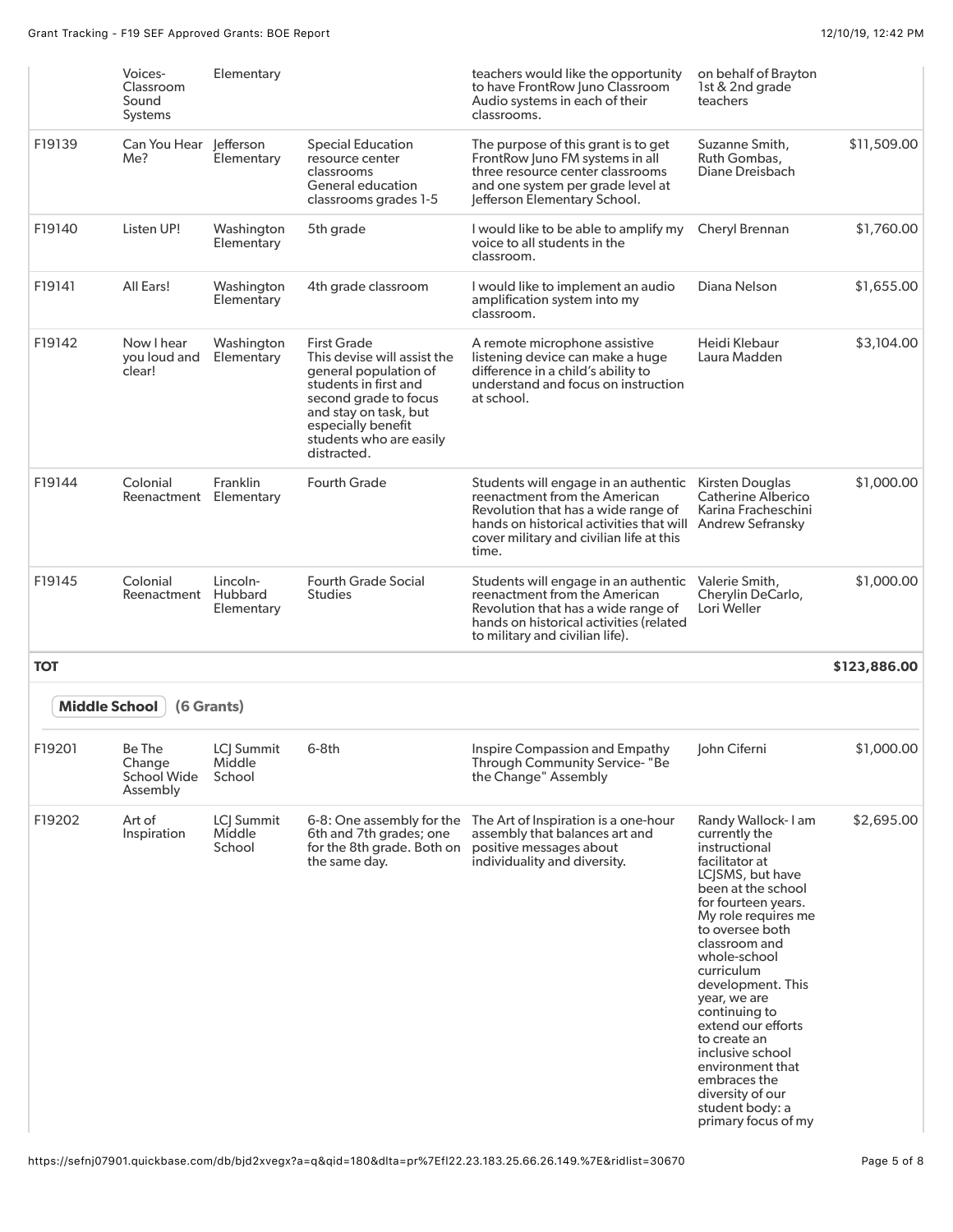|                    |                                                                                                               |                                     |                                                                                                                                                                                                                                 |                                                                                                                                                                           | efforts this year.<br>John Ciferni- Mr.                                                                        |            |
|--------------------|---------------------------------------------------------------------------------------------------------------|-------------------------------------|---------------------------------------------------------------------------------------------------------------------------------------------------------------------------------------------------------------------------------|---------------------------------------------------------------------------------------------------------------------------------------------------------------------------|----------------------------------------------------------------------------------------------------------------|------------|
|                    |                                                                                                               |                                     |                                                                                                                                                                                                                                 |                                                                                                                                                                           | Ciferni has been in<br>district for two<br>years serving as VP<br>at LCJSMS.                                   |            |
|                    |                                                                                                               |                                     |                                                                                                                                                                                                                                 |                                                                                                                                                                           | Dr Gallo-Dr. Gallo<br>has been in district<br>for two years<br>serving as Principal<br>at LCJSMS.              |            |
| F19203             | <b>Virtual Dive</b><br>with<br>Australian<br>Aquarium                                                         | LCJ Summit<br>Middle<br>School      | 6-8 / Science                                                                                                                                                                                                                   | A virtual presentation with<br>educators from ReefHQ Aquarium in<br>Australia and a scuba diver who<br>presents while underwater in the<br>tanks.                         | Amy Wysoczynski,<br>Maria Corall, Donna<br>Gallo                                                               | \$250.00   |
| F19204             | One Book,<br>One School,<br>One<br>Amazing<br>Experience!<br>Author visit<br>with New<br>Kid's Jerry<br>Craft | LCJ Summit<br>Middle<br>School      | Library                                                                                                                                                                                                                         | One Book One School Author Visit<br>with Jerry Craft.                                                                                                                     | Beth Thomas, Karen<br>Doherty, Donna<br>Gallo, John Ciferni,<br>and Laura Muller                               | \$2,500.00 |
| F19205             | Lyrics2Learn                                                                                                  | LCJ Summit<br>Middle<br>School      | 6-8 Reading                                                                                                                                                                                                                     | Music based reading<br>comprehension.                                                                                                                                     | Marilyn Rand/Dr.<br>Donna Gallo,<br>Deirdre Kennedy,<br>Danielle McGinley,<br>Amelia Kropa,<br>Amanda Christie | \$750.00   |
| F19206             | What is Jazz -<br>History of<br>azz                                                                           | LCJ Summit<br>Middle<br>School      | 8th grade music (to be<br>presented to the entire<br>8th grade class).                                                                                                                                                          | Performance/presentation by Jazz<br>musicians utilizing performance,<br>video and other media to present<br>history of jazz.                                              | Daniel Miller, John<br>Piepoli                                                                                 | \$2,500.00 |
| <b>TOT</b>         |                                                                                                               |                                     |                                                                                                                                                                                                                                 |                                                                                                                                                                           |                                                                                                                | \$9,695.00 |
| <b>High School</b> | (9 Grants)                                                                                                    |                                     |                                                                                                                                                                                                                                 |                                                                                                                                                                           |                                                                                                                |            |
| F19301             | what you<br>can't see"                                                                                        | 'You can't be Summit High<br>School | in grades 9-12                                                                                                                                                                                                                  | Hispanic/Latino students Funding of workshop sessions and<br>keynote speaker for full day<br>educational conference for 100<br>Latino students from Summit High<br>School | Aurora S. Hermo<br>Silvia Vicente<br>Alliance for Latino<br>Empowerment                                        | \$5,200.00 |
| F19302             | Hands-on<br>materials and<br>field trip for<br>new NGSS<br><b>Earth Science</b><br>Standards                  | Summit High<br>School               | 9th grade physics                                                                                                                                                                                                               | Supplies for hands-on activities<br>related to new NGSS Earth Science<br>standards as well as field trip funds.                                                           | Jeremy Morman                                                                                                  | \$1,046.00 |
| F19303             | Debate<br>Coach -<br>Summit High<br>School                                                                    | Summit High<br>School               | Summit High School -<br>Grades 9-12                                                                                                                                                                                             | This grant will provide for the<br>stipend for a debate adviser for<br>Summit High School.                                                                                | Stacy Grimaldi                                                                                                 | \$5,225.00 |
| F19304             | Turned<br>Around Tales<br>from the Top<br>of the Hill                                                         | Summit High<br>School               | Goals:<br>Improve writing, listening<br>and reading skills.<br>Improve oral reading<br>skills.<br>Reinforce real world<br>application of the need to<br>write and read well.<br>Develop and foster inter-<br>school connections | Students will collaborate to write,<br>and illustrate a fairy tale that will<br>then be "published" in an anthology<br>format.                                            | <b>Michael Brawer</b>                                                                                          | \$1,800.00 |